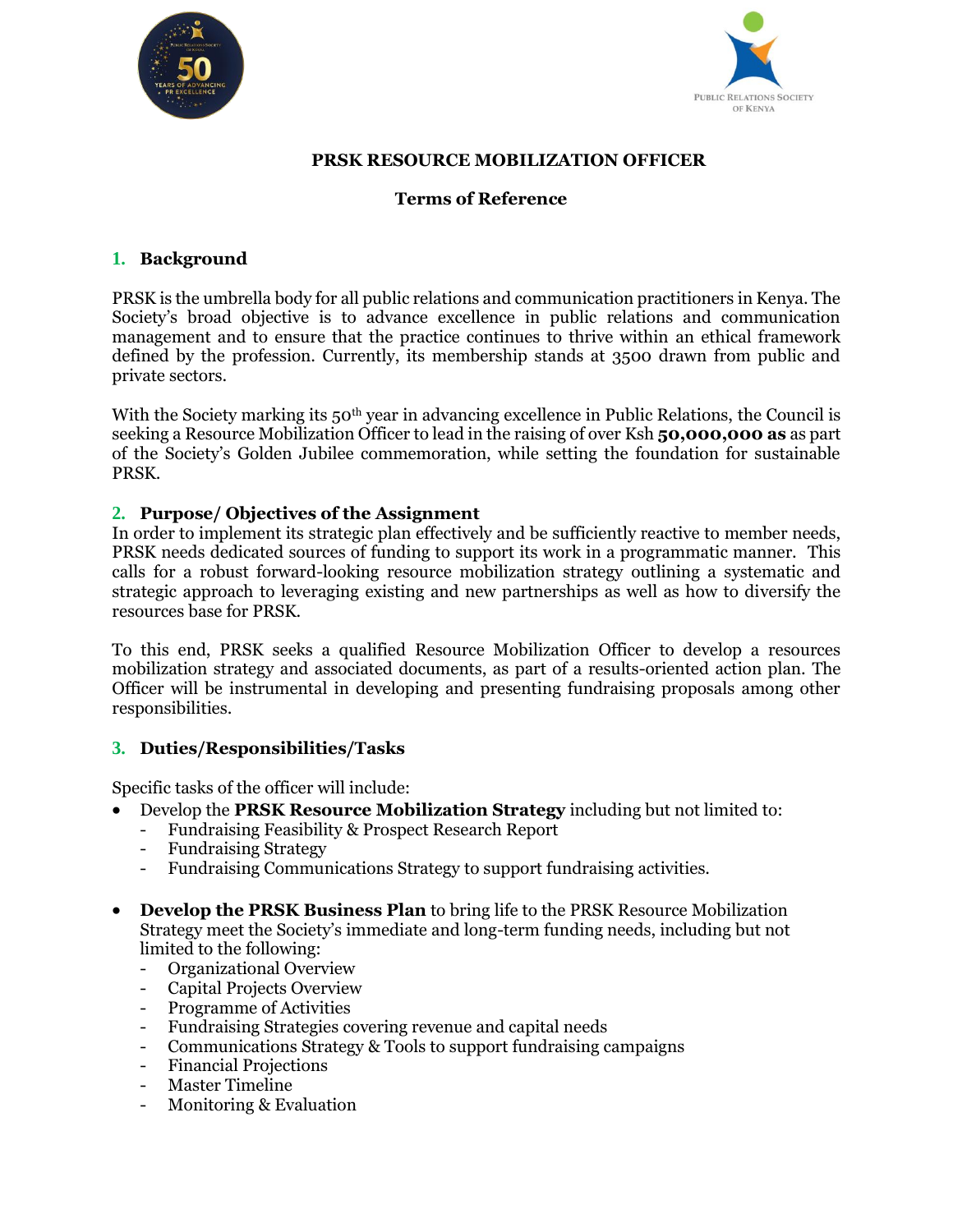



- Develop the **PRSK Consulting Ltd. Business Plan** as an integral part of the Society's financial sustainability.
- Develop and execute the **PRSK@50 Resource Mobilization Plan** to achieve the intended fundraising target of KES 50 million, as part of the overall PRSK Resource Mobilization Strategy and Business Plan.
- Develop the **PRSK Resource Mobilization & Partnership Policy** to guide the execution of all fundraising activities.
- Support the **day-to-day execution** of the PRSK Resource Mobilization Strategy and Business Plan through prospect meetings, the preparation and presentation of proposals, presentations and fluid fundraising pipelines and commitments.
- Recommend and execute maintain strategic partnerships and engagements with potential development partners.
- Build internal resource mobilization capacity through training and mentorship.

## **4. Expected Deliverables**

|    | <b>Deliverables</b>                                        | <b>Timelines/Frequency</b> |
|----|------------------------------------------------------------|----------------------------|
|    | <b>Inception Report</b>                                    | 7 days from signing.       |
| 2. | <b>PRSK Resource Mobilization Strategy</b>                 |                            |
| 3. | <b>PRSK Business Plan</b>                                  |                            |
|    | <b>PRSK Consulting Business Plan</b>                       |                            |
| 5. | PRSK@50 Resource Mobilization Plan                         |                            |
| 6. | <b>PRSK Resource Mobilization &amp; Partnership Policy</b> |                            |
| 7. | Monthly Fundraising Pipeline Reports & Proposals           |                            |
|    | 8. Final Report (End of Assignment)                        | End of Assignment          |

## **5. Methodology**

- The Officer will be part of the PRSK Secretariat Staff reporting to the CEO and working closely with fellow staff and members of the Resource Mobilization & Partnerships Committee.
- The Officer will be expected to approach and support the CEO in interactions with potential partners and funders.

## **6. Profile of the Consultant**

*Qualification:*

- Master's degree (or equivalent of 7 years' experience) in Communication, marketing, business administration, economics, or other relevant discipline.
- Fund raising and resources mobilization skills
- Mastery of English communication skills, both written and oral;
- The ability to work collaboratively withteams
- Excellent problem-solving skills and an ability to work within tight deadlines.
- Ability to work independently with minimalsupervision.

#### *Experience:*

- At least seven (7) years of relevant experience in resource mobilization;
- Proven track record of generating significant funding;